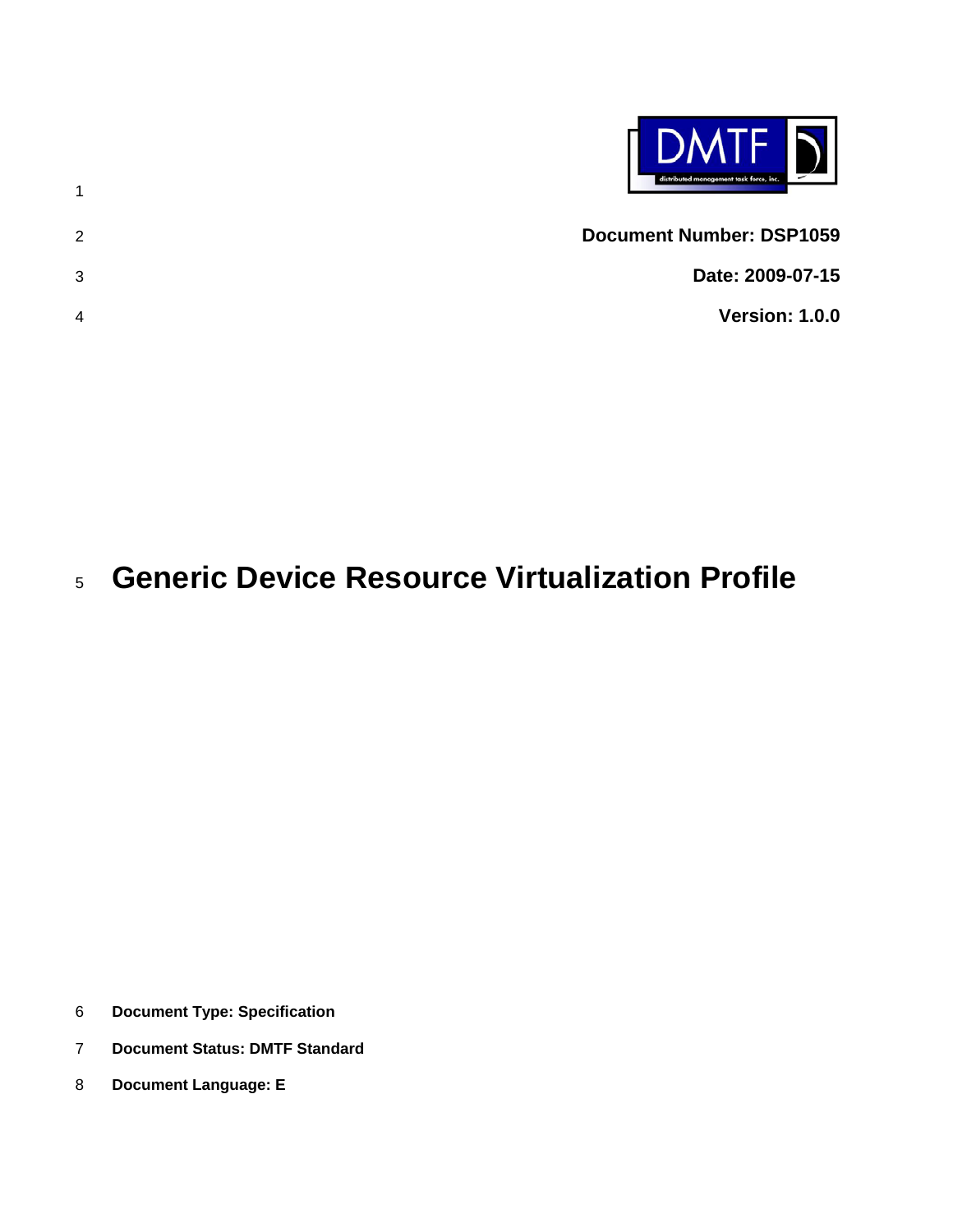### 9 Copyright Notice

10 Copyright © 2009 Distributed Management Task Force, Inc. (DMTF). All rights reserved.

11 DMTF is a not-for-profit association of industry members dedicated to promoting enterprise and systems

12 management and interoperability. Members and non-members may reproduce DMTF specifications and 13 documents, provided that correct attribution is given. As DMTF specifications may be revised from time to 14

time, the particular version and release date should always be noted.

15 Implementation of certain elements of this standard or proposed standard may be subject to third party

16 patent rights, including provisional patent rights (herein "patent rights"). DMTF makes no representations

17 to users of the standard as to the existence of such rights, and is not responsible to recognize, disclose,

18 or identify any or all such third party patent right, owners or claimants, nor for any incomplete or

19 inaccurate identification or disclosure of such rights, owners or claimants. DMTF shall have no liability to 20 any party, in any manner or circumstance, under any legal theory whatsoever, for failure to recognize,

21 disclose, or identify any such third party patent rights, or for such party's reliance on the standard or

22 incorporation thereof in its product, protocols or testing procedures. DMTF shall have no liability to any

23 party implementing such standard, whether such implementation is foreseeable or not, nor to any patent

24 owner or claimant, and shall have no liability or responsibility for costs or losses incurred if a standard is

25 vithdrawn or modified after publication, and shall be indemnified and held harmless by any party

26 implementing the standard from any and all claims of infringement by a patent owner for such

27 implementations.

28 For information about patents held by third-parties which have notified the DMTF that, in their opinion,

- 29 such patent may relate to or impact implementations of DMTF standards, visit
- 30 http://www.dmtf.org/about/policies/disclosures.php.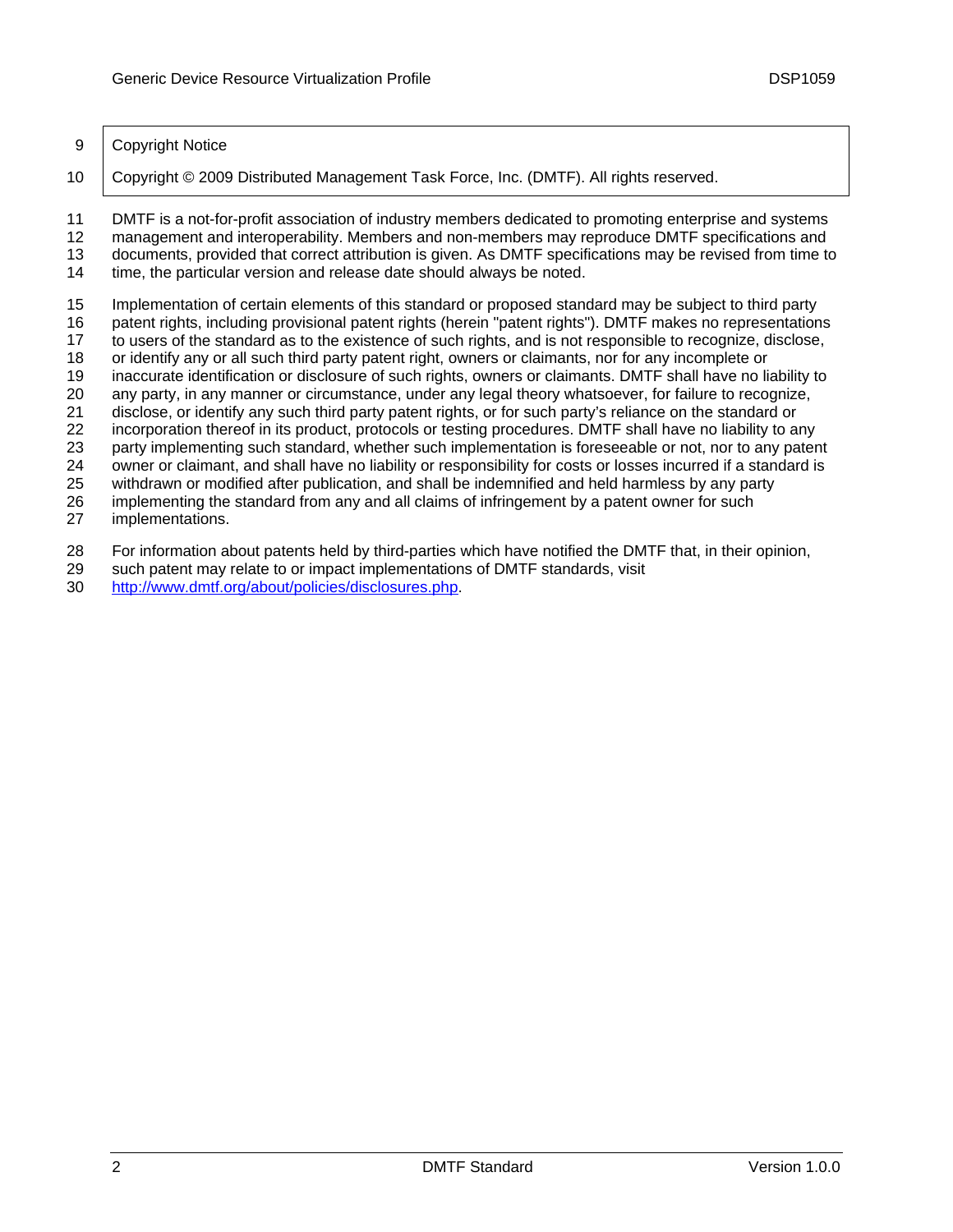$31$ 

# **CONTENTS**

| 32 |   |      |  |  |  |  |
|----|---|------|--|--|--|--|
| 33 |   |      |  |  |  |  |
| 34 |   |      |  |  |  |  |
| 35 | 2 |      |  |  |  |  |
| 36 |   | 2.1  |  |  |  |  |
| 37 | 3 |      |  |  |  |  |
| 38 | 4 |      |  |  |  |  |
| 39 | 5 |      |  |  |  |  |
| 40 | 6 |      |  |  |  |  |
| 41 |   | 61   |  |  |  |  |
| 42 | 7 |      |  |  |  |  |
| 43 |   | 71   |  |  |  |  |
| 44 |   | 7.2  |  |  |  |  |
| 45 |   | 7.3  |  |  |  |  |
| 46 | 8 |      |  |  |  |  |
| 47 | 9 |      |  |  |  |  |
| 48 |   | 9.1  |  |  |  |  |
| 49 |   | 9.2  |  |  |  |  |
| 50 |   | 9.3  |  |  |  |  |
| 51 |   |      |  |  |  |  |
| 52 |   | 10 1 |  |  |  |  |
| 53 |   | 10.2 |  |  |  |  |
| 54 |   |      |  |  |  |  |
| 55 |   |      |  |  |  |  |
| 56 |   |      |  |  |  |  |

#### **Figures** 57

| 58 |  |
|----|--|
| 59 |  |
| 60 |  |
| 61 |  |
| 62 |  |
| 63 |  |

#### **Tables** 64

70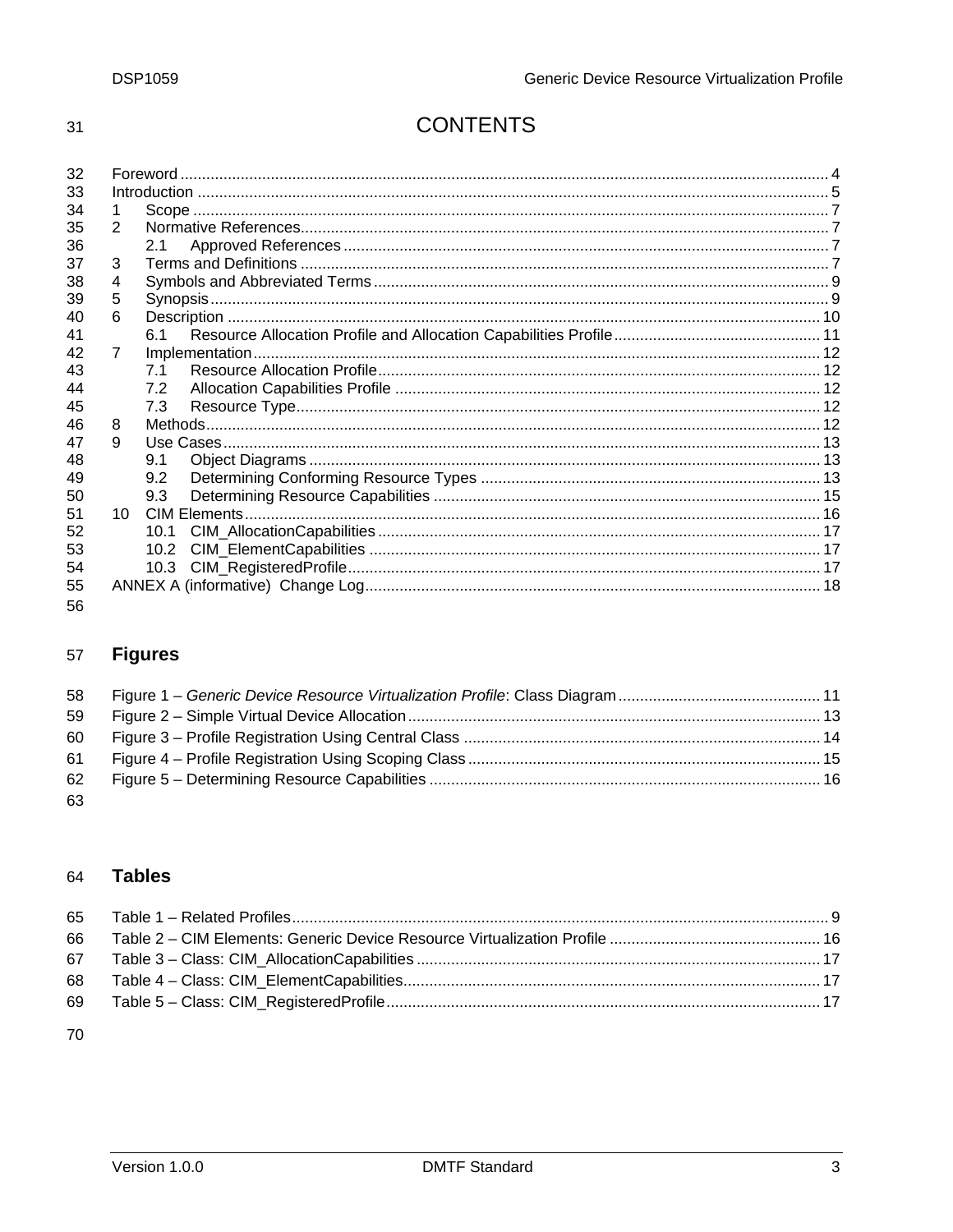| 71       | Foreword                                                                                                                                   |  |  |  |  |
|----------|--------------------------------------------------------------------------------------------------------------------------------------------|--|--|--|--|
| 72       | The Generic Device Resource Virtualization Profile (DSP1059) was prepared by the System Virtualization                                     |  |  |  |  |
| 73       | Partitioning and Clustering workgroup of the DMTF.                                                                                         |  |  |  |  |
| 74<br>75 | DMTF is a not-for-profit association of industry members dedicated to promoting enterprise and systems<br>management and interoperability. |  |  |  |  |
| 76       | The authors wish to acknowledge the following people:                                                                                      |  |  |  |  |
| 77       | Editors:                                                                                                                                   |  |  |  |  |
| 78       | Michael Johanssen - IBM<br>$\bullet$                                                                                                       |  |  |  |  |
| 79       | Ron Goering - IBM<br>$\bullet$                                                                                                             |  |  |  |  |
| 80       | Contributors:                                                                                                                              |  |  |  |  |
| 81       | Gareth Bestor - IBM<br>$\bullet$                                                                                                           |  |  |  |  |
| 82       | Ron Goering - IBM<br>$\bullet$                                                                                                             |  |  |  |  |
| 83       | Daniel Hiltgen - VMware Inc.<br>$\bullet$                                                                                                  |  |  |  |  |
| 84       | Ron Doyle - IBM<br>$\bullet$                                                                                                               |  |  |  |  |
| 85       | Rene Schmidt - VMware Inc.<br>$\bullet$                                                                                                    |  |  |  |  |
| 86       | Steffen Grarup - VMware Inc.<br>$\bullet$                                                                                                  |  |  |  |  |
| 87       | Hemal Shah - Broadcom<br>$\bullet$                                                                                                         |  |  |  |  |
| 88       | Fred Maciel - Hitachi Ltd.<br>٠                                                                                                            |  |  |  |  |
| 89       | Lawrence Lamers - VMware Inc.<br>$\bullet$                                                                                                 |  |  |  |  |
| 90       | Andreas Maier - IBM<br>$\bullet$                                                                                                           |  |  |  |  |
| 91       | John Parchem - Microsoft Corporation<br>$\bullet$                                                                                          |  |  |  |  |
| 92       | George Ericson - EMC<br>$\bullet$                                                                                                          |  |  |  |  |
| 93       | Oliver Benke - IBM<br>$\bullet$                                                                                                            |  |  |  |  |
| 94       | John Leung - Intel Corporation<br>$\bullet$                                                                                                |  |  |  |  |
| 95       | James Fehlig - Novell<br>٠                                                                                                                 |  |  |  |  |
| 96       | Nihar Shah - Microsoft Corporation<br>$\bullet$                                                                                            |  |  |  |  |
| 97       | Shishir Pardikar - Citrix Systems Inc.<br>٠                                                                                                |  |  |  |  |
| 98       | Stephen Schmidt - IBM                                                                                                                      |  |  |  |  |
| 99       | Mark Hapner - Sun Microsystems<br>$\bullet$                                                                                                |  |  |  |  |
| 100      | Dave Barrett - Emulex<br>$\bullet$                                                                                                         |  |  |  |  |
| 101      | John Suit - Fortisphere<br>$\bullet$                                                                                                       |  |  |  |  |
| 102      | Jeff Wheeler - Cisco<br>$\bullet$                                                                                                          |  |  |  |  |
| 103      | Mark Johnson - IBM<br>٠                                                                                                                    |  |  |  |  |

104 • Carl Waldsburger – VMware Inc.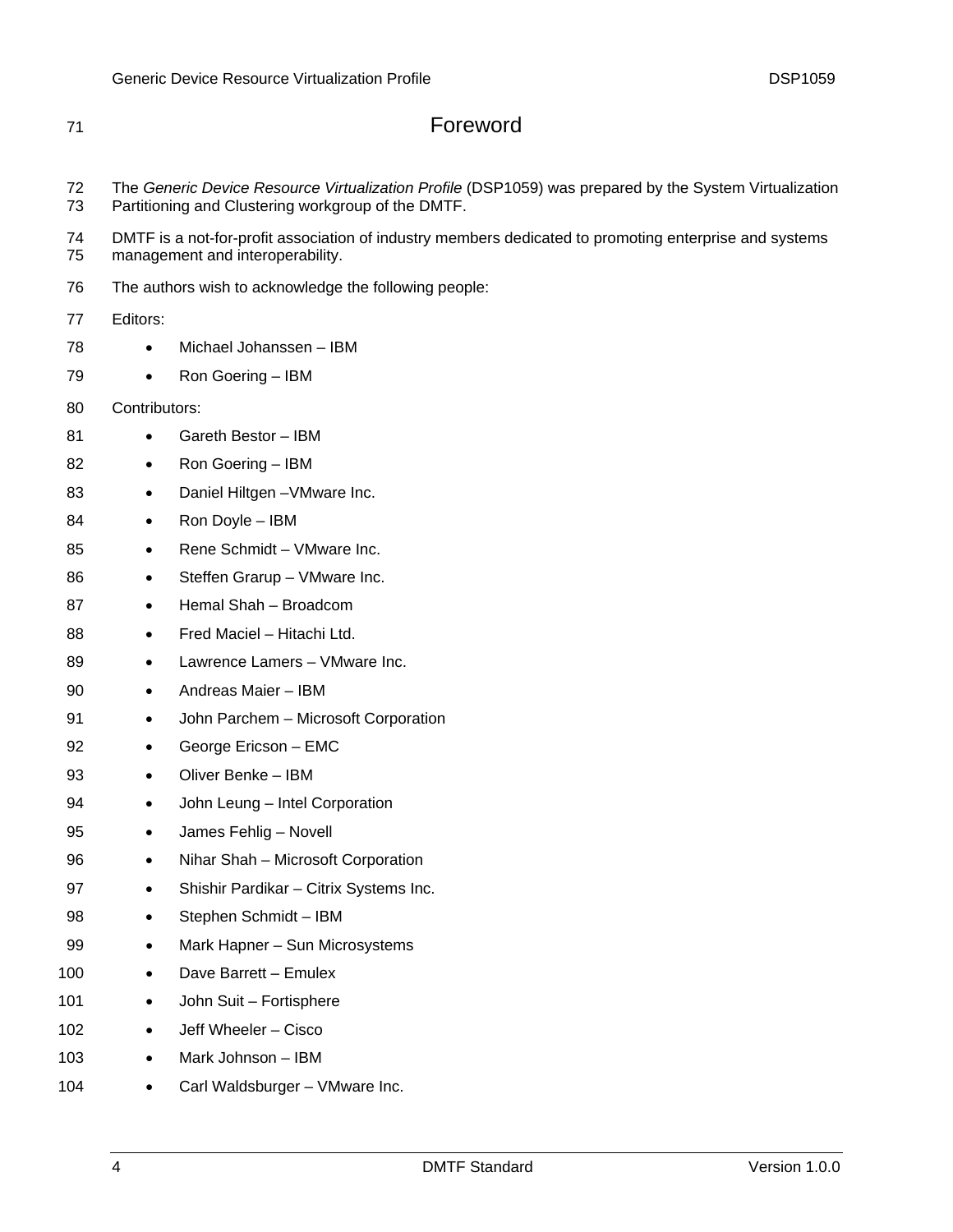# 105 Introduction

106 The information in this specification should be sufficient for a provider or consumer of this data to identify

107 unambiguously the classes, properties, methods, and values that shall be instantiated and manipulated to

108 represent and manage a generic virtual device modeled using the DMTF Common Information Model 109 (CIM) core and extended model definitions.

110 The target audience for this specification is implementers who are writing CIM-based providers or 111 consumers of management interfaces that represent the component described in this document.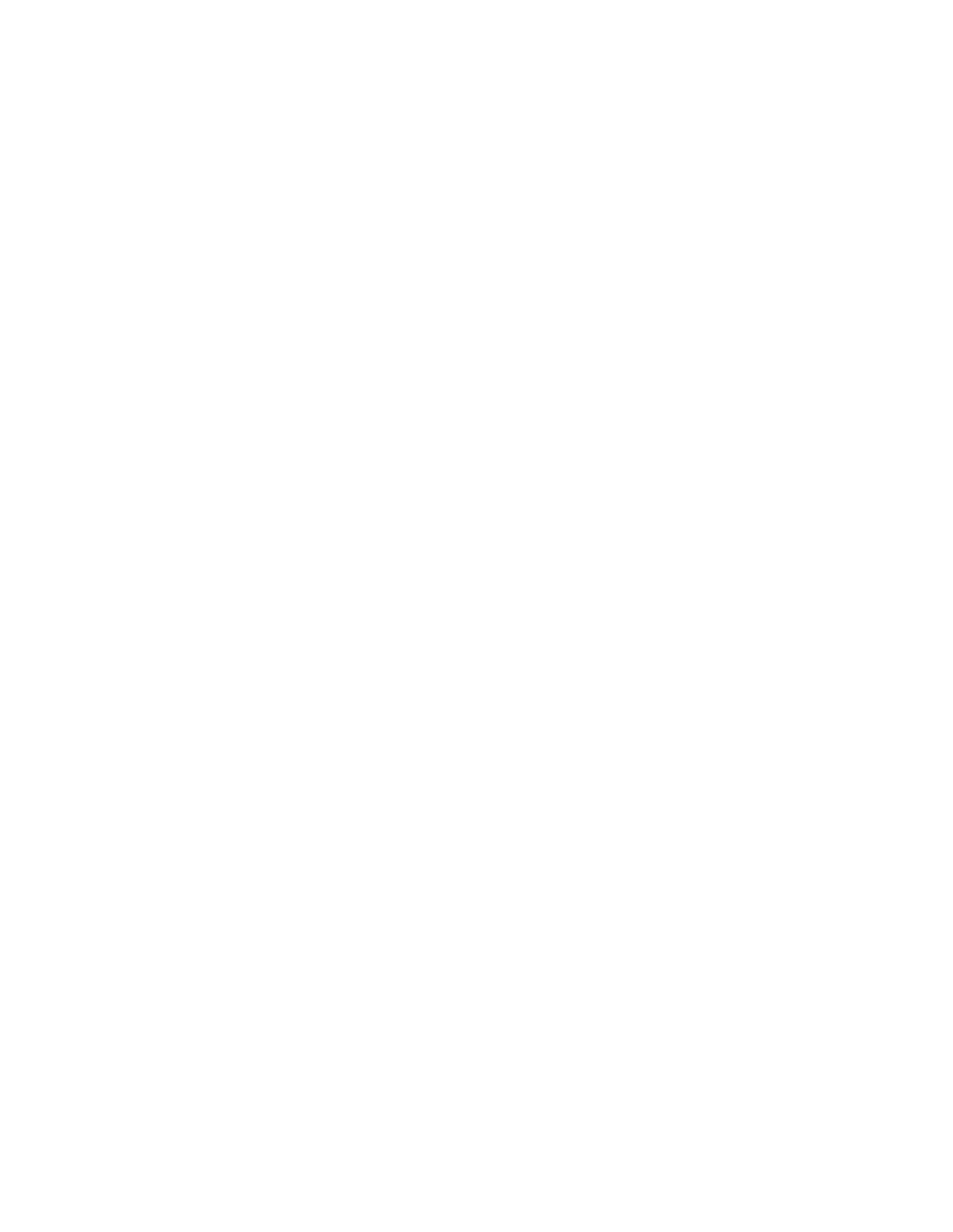# <span id="page-6-0"></span><sup>112</sup>**Generic Device Resource Virtualization Profile**

#### 113 **1 Scope**

- 114 The *Generic Device Resource Virtualization Profile* is a concrete component profile that specializes the 115 *ofile*. abstract *Resource Allocation Profile* and the abstract *Allocation Capabilities Pr*
- 116 The *Generic Device Resource Virtualization Profile* is intended for use when a more specific resource
- 117 allocation profile (for example, the *Processor Resource Virtualization Profile*, *Memory Resource*
- 118 Virtualization Profile, and so on) for common resource types has not yet been defined or approved, or
- 119 when the device in question is an unusual device type for which no more specific profile exists.

#### 120 **2 Normative References**

- 121 The following referenced documents are indispensable for the application of this document. For dated
- 122 references, only the edition cited applies. For undated references, the latest edition of the referenced 123 document (including any amendments) applies.

#### 124 **2.1 Approved References**

- 125 DMTF DSP0004, *CIM Infrastructure Specification* 2.5
- 126 [http://www.dmtf.org/standards/published\\_documents/DSP](http://www.dmtf.org/standards/published_documents/DSP1001_1.0.pdf)0004\_2.5.pdf
- 127 DMTF DSP0200, *CIM Operations over HTTP* 1.3
- 128 [http://www.dmtf.org/standards/publishe](http://www.dmtf.org/standards/published_documents/DSP1041_1.1.pdf)d\_documents/DSP0200\_1.3.pdf
- 129 DMTF DSP1001, [Management Profile Specification Usage](http://www.dmtf.org/standards/published_documents/DSP1041_1.1.pdf) Guide 1.0 130 [http://www.dmtf.org/standards/published\\_](http://www.dmtf.org/standards/published_documents/DSP1043_1.0.pdf)documents/DSP1001\_1.0.pdf
- 131 DMTF DSP1033, *Profile Registration Profile* 1.0
- http://www.dmtf.org/standards/published\_documents/DSP1033\_1.0.pdf 132
- 133 DMTF DSP1041, *Resource Allocation Profile* 1.1
- 134 [http://www.dmtf.org/standards/published\\_documents/DSP1041\\_1.1.pdf](#page-6-0)
- 135 DMTF DSP1043, Allocation Capabilities Profile 1.0
- http://www.dmtf.org/standards/published\_documents/DSP1043\_1.0.pdf 136

# 137 3 Terms and Definitions

- 138 For the purposes of this document, the following terms and definitions apply. For the purposes of this 139 document, the terms and definitions given in **DSP1033** and DSP1001 also apply.
- 140 **3.1**
- 141 **can**
- 142 used for statements of possibility and capability, whether material, physical, or causal
- 143 **3.2**
- 144 **cannot**
- 145 used for statements of possibility and capability, whether material, physical, or causal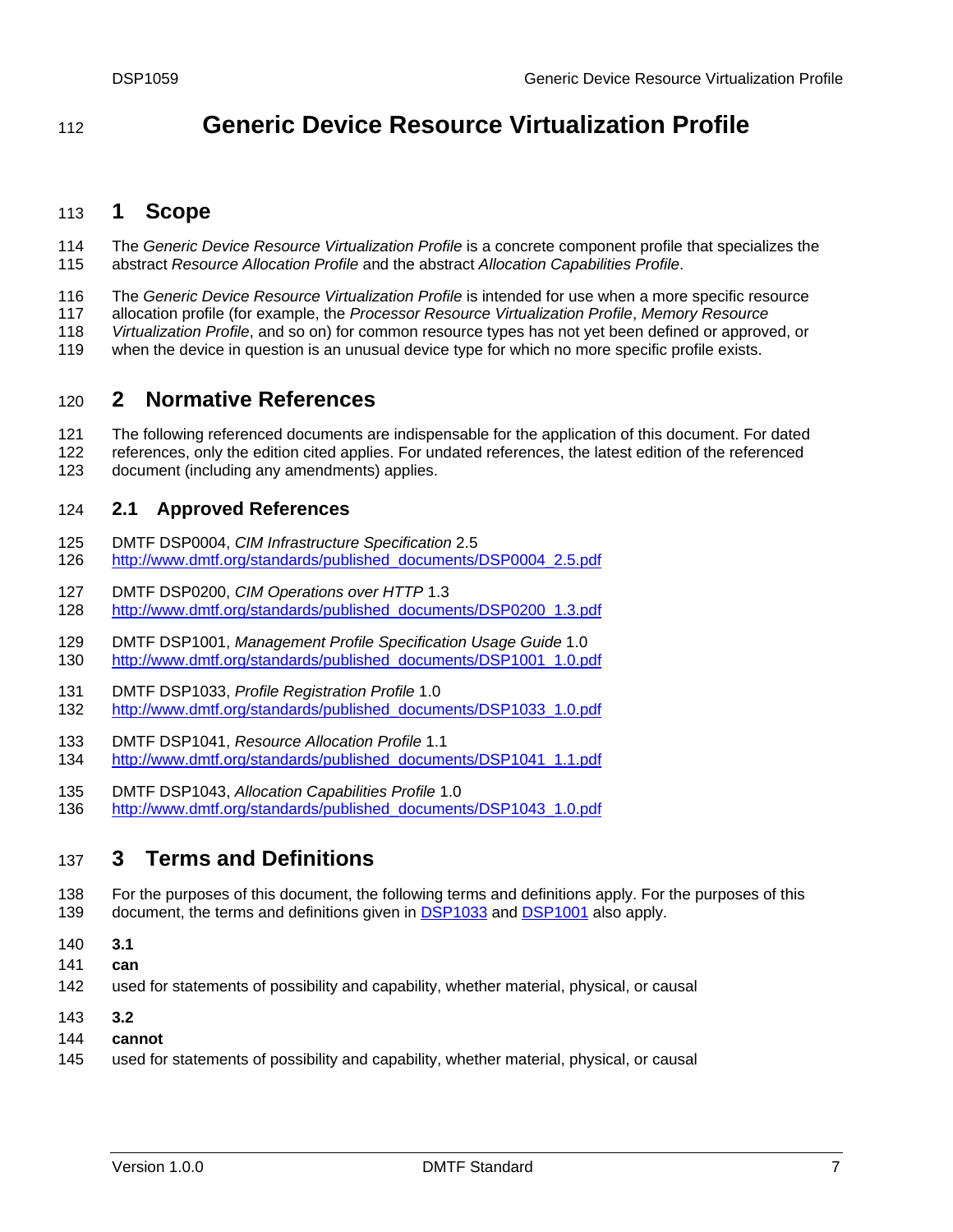| 146 | 3.3                                                                                                           |
|-----|---------------------------------------------------------------------------------------------------------------|
| 147 | conditional                                                                                                   |
| 148 | indicates requirements to be followed strictly to conform to the document when the specified conditions       |
| 149 | are met                                                                                                       |
| 150 | 3.4                                                                                                           |
| 151 | mandatory                                                                                                     |
| 152 | indicates requirements to be followed strictly to conform to the document and from which no deviation is      |
| 153 | permitted                                                                                                     |
| 154 | 3.5                                                                                                           |
| 155 | may                                                                                                           |
| 156 | indicates a course of action permissible within the limits of the document                                    |
| 157 | 3.6                                                                                                           |
| 158 | need not                                                                                                      |
| 159 | indicates a course of action permissible within the limits of the document                                    |
| 160 | 3.7                                                                                                           |
| 161 | optional                                                                                                      |
| 162 | indicates a course of action permissible within the limits of the document                                    |
| 163 | 3.8                                                                                                           |
| 164 | referencing profile                                                                                           |
| 165 | indicates a profile that owns the definition of this class and can include a reference to this profile in its |
| 166 | "Referenced Profiles" table                                                                                   |
| 167 | 3.9                                                                                                           |
| 168 | shall                                                                                                         |
| 169 | indicates requirements to be followed strictly to conform to the document and from which no deviation is      |
| 170 | permitted                                                                                                     |
| 171 | 3.10                                                                                                          |
| 172 | shall not                                                                                                     |
| 173 | indicates requirements to be followed strictly to conform to the document and from which no deviation is      |
| 174 | permitted                                                                                                     |
| 175 | 3.11                                                                                                          |
| 176 | should                                                                                                        |
| 177 | indicates that among several possibilities, one is recommended as particularly suitable, without              |
| 178 | mentioning or excluding others, or that a certain course of action is preferred but not necessarily required  |
| 179 | 3.12                                                                                                          |
| 180 | should not                                                                                                    |
| 181 | indicates that a certain possibility or course of action is deprecated but not prohibited                     |
| 182 | 3.13                                                                                                          |
| 183 | unspecified                                                                                                   |
| 184 | indicates that this profile does not define any constraints for the referenced CIM element or operation       |
| 185 | 3.14                                                                                                          |

# 186 **allocated resource**

- 187 the partitioned or virtual resource that has been allocated to a consumer based on the associated
- 188 resource allocation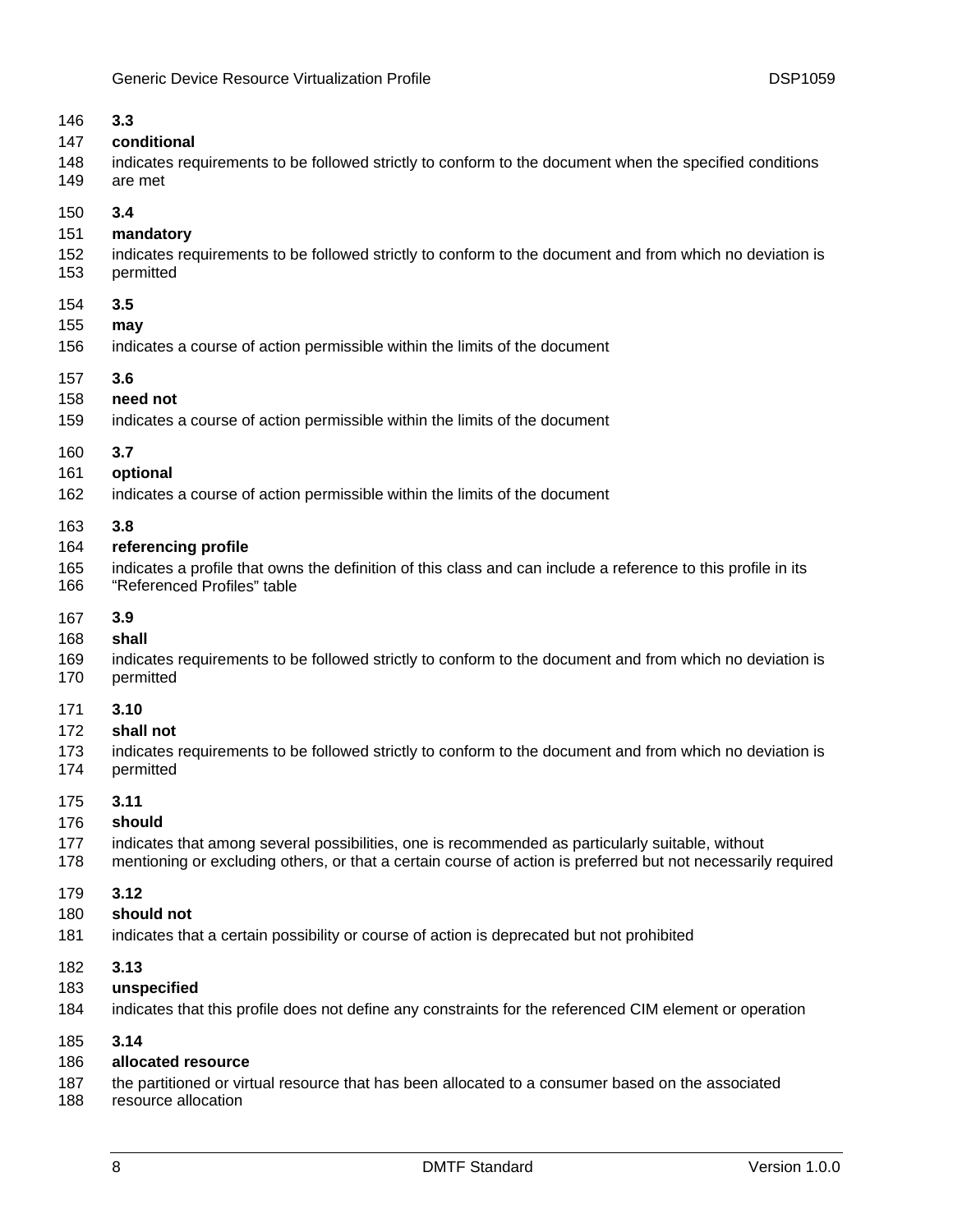### <span id="page-8-0"></span>189 **3.15**

#### 190 **host resource**

- 191 a device or computing resource contained by the host system that may be allocated with either exclusive
- 192 or shared access through the host system to provide resources to a resource pool or consumer
- 193 **3.16**
- 194 **host system**
- 195 the scoping system containing resources that may be allocated and/or virtualized
- 196 **3.17**

#### 197 **virtual computer system**

- 198 a virtual system as applied to a computer system
- 199 Other common industry terms for such a system include virtual machine, hosted computer, child partition,
- 200 logical partition, domain, guest, and container.
- 201 **3.18**
- 202 **virtual resource**
- 203 the instantiation of the allocated resource that is exposed to a consumer through a logical device

#### 204 **Symbols and Abbreviated Terms 4**

- 205 The following abbreviations are used in this document.
- 206 **4.1**
- 207 **RASD**
- 208 CIM\_ResourceAllocationSettingData

#### 209 **5 Synopsis**

- 210 *e Resource Virtualization* **Profile Name:** *Generic Devic*
- 211 **Version:** 1.0.0
- 212 **Organization:** DMTF
- 213 **CIM Schema Version:** 2.22
- 214 **Specializes:** *Resource Allocation Profile* and *Allocation Capabilities Profile*
- 215 **Central Class:** CIM\_Resourc ePool
- 216 **Scoping Class: CIM\_System**
- 217 The *Generic Device Resource Virtualization Profile* is a component profile that provides the capability to 218 manage a virtual device.
- 219 The Central Class of the *Generic Device Resource Virtualization Profile* shall be CIM\_ResourcePool. The 220 Scoping Class shall be CIM\_System. Table 1 lists profiles upon which this profile has a dependency.
- 

### 221 **Table 1 – Related Profiles**

| <b>Profile Name</b>            | Organization | <b>Version</b> | <b>Relationship</b> | <b>Description</b>                                                                 |
|--------------------------------|--------------|----------------|---------------------|------------------------------------------------------------------------------------|
| Resource Allocation            | <b>DMTF</b>  | 1.1            | <b>Specializes</b>  | The abstract profile that describes the<br>virtualization of resources<br>See 7.2. |
| <b>Allocation Capabilities</b> | <b>DMTF</b>  | 1.0            | <b>Specializes</b>  | The abstract profile that describes<br>capabilities for resource allocation        |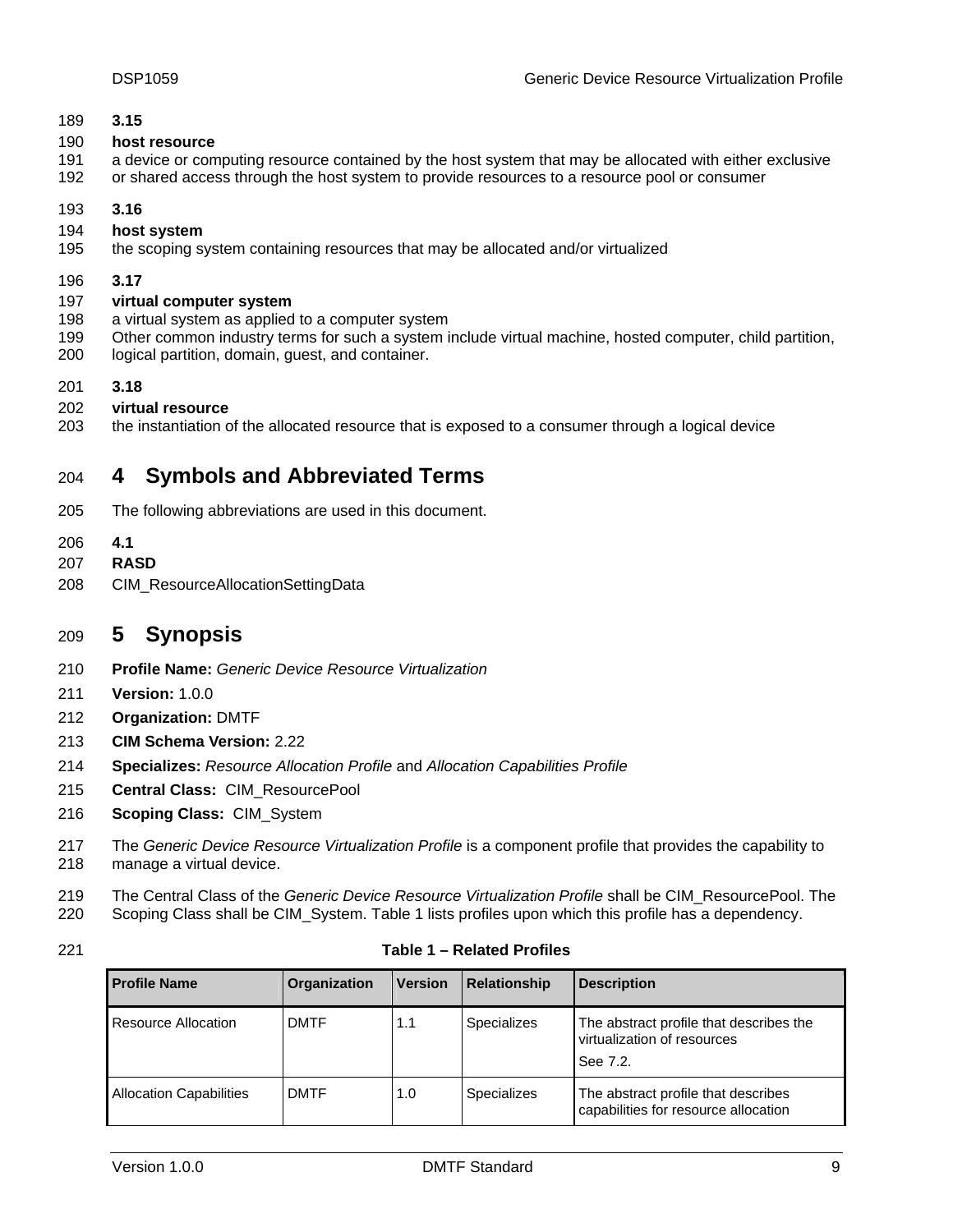<span id="page-9-0"></span>

| <b>Profile Name</b>         | <b>Organization</b> | <b>Version</b> | <b>Relationship</b> | <b>Description</b>                                |
|-----------------------------|---------------------|----------------|---------------------|---------------------------------------------------|
|                             |                     |                |                     | See 7.3.                                          |
| <b>Profile Registration</b> | <b>DMTF</b>         | 1.0            | Mandatory           | The profile that specifies registered<br>profiles |

#### **6 Description**  222

223 The *Generic Device Resource Virtualization Profile* is a component profile that defines basic

224 implementation for a virtual device including resource allocation from a resource pool as specified in the 225 abstract *Resource Allocation Profile* and specification of resource capabilities as specified in the abstract 226 *Allocation Capabilities Profile*.

227 Figure 1 presents the class schema for the *Generic Device Resource Virtualization Profile*. The prefix 228 CIM\_ has been removed from the names of the classes.

229 Note that most of the behavioral constraints for many of the classes identified are inherited from the

230 abstract *Resource Allocation Profile* and *Allocation Capabilities Profile*. Therefore, although they are

231 shown, they are not referenced in this specification.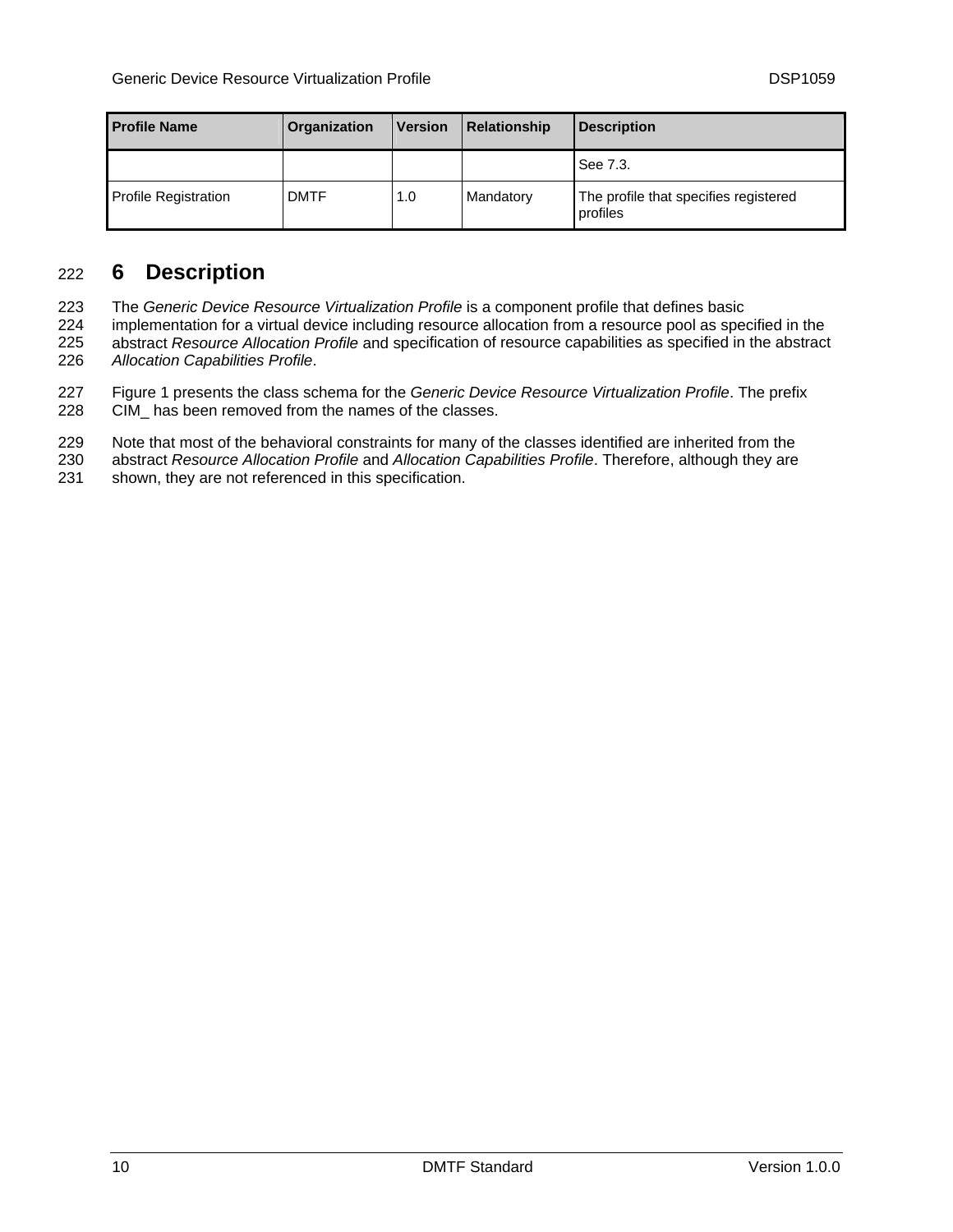<span id="page-10-0"></span>

232



233 **iagram Figure 1 –** *Generic Device Resource Virtualization Profile***: Class D**

# 234 **6.1 Resource Allocation Profile and Allocation Capabilities Profile**

235 Implementations of the *Generic Device Resource Virtualization Profile* will conform to the *Resource*  236 *Allocation Profile* and to the *Allocation Capabilities Profile*. This profile does not further constrain the 237 flexibility stated in these profiles subject to the constraint described in "Virtual Resource Allocation," 238 clause 7.2, of the *Resource Allocation Profile).* For example, allocations may occur from the primordial 239 pool or pool hierarchies, active pool management may be implemented, and the allocation capabilities 240 pattern may be used to help the management client understand valid attribute values.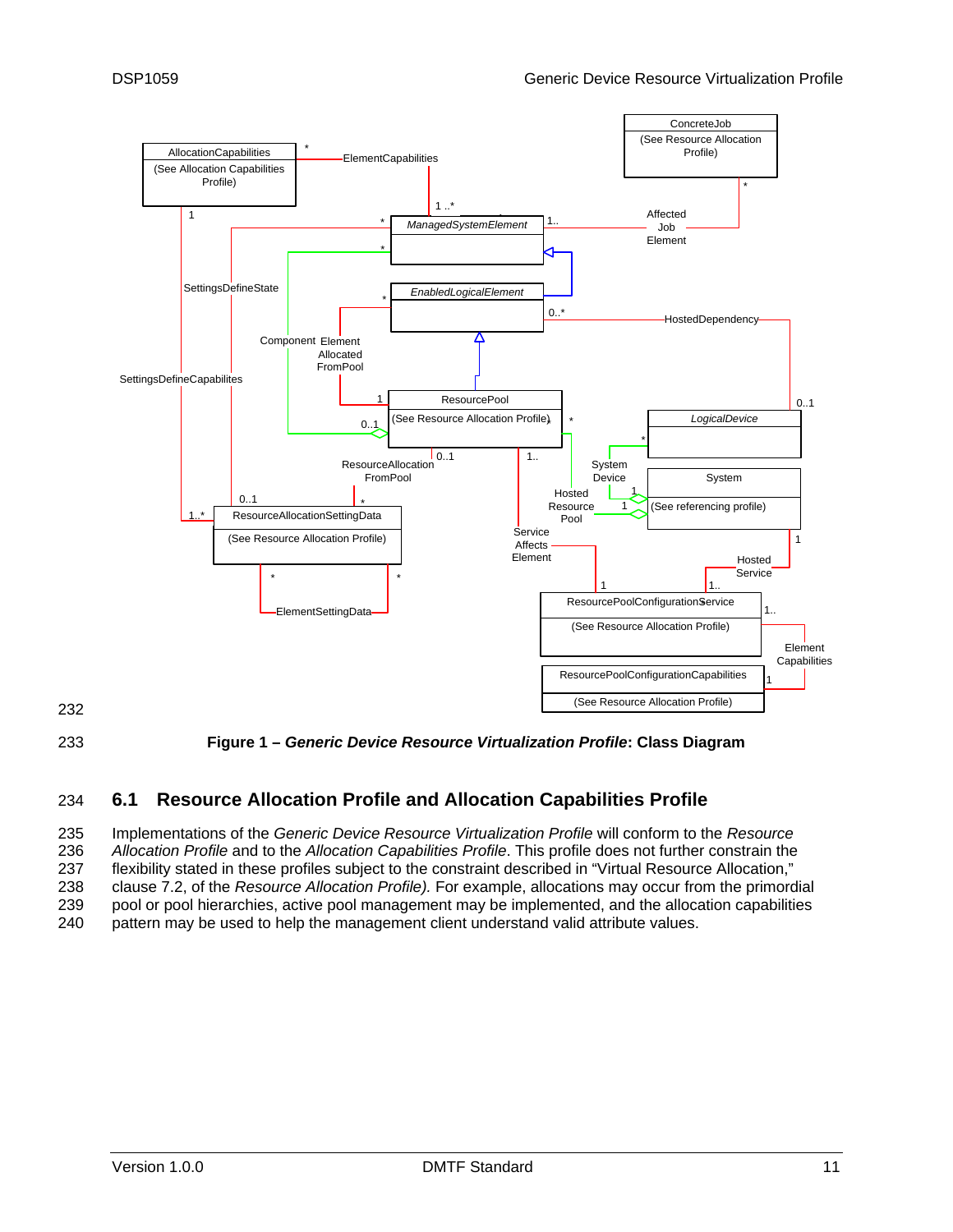#### <span id="page-11-0"></span>**7 Implementation**  241

242 This section details the requirements related to the arrangement of instances and their properties for 243 implementations of this profile.

#### 244 **7.1 Resource Allocation Profile**

- 245 The *Resource Allocation Profile* specifies two alternatives for modeling resource allocation.
- 246 Implementations conforming to this profile shall implement the normative content in "Virtual Resource
- 247 Allocation" (clause 7.2) in the *Resource Allocation Profile*.

#### 248 **7.2 Allocation Capabilities Profile**

- 249 The *Allocation Capabilities Profile* specifies ways for an implementation to use instances of
- 250 CIM\_AllocationCapabilities and the CIM\_SettingsDefineCapabilities association for a set of
- 251 CIM\_ResourceAllocationSettingData instances to describe the default property values, supported
- 252 property values, and range of property values for a resource allocation request.
- 253 An instance of the CIM\_AllocationCapabilities class shall be used to represent the allocation capabilities
- 254 of a conformant resource pool. That instance shall be associated with the instance of the
- 255 CIM\_ResourcePool class that represents the conformant resource pool through the
- 256 CIM\_ElementCapabilities association.
- 257 Instances of the CIM\_ResourceAllocationSettingData class shall be used to represent defaults and
- 258 supported property values and ranges of the allocation capabilities of conformant resource pools. These
- 259 instances shall be associated with the instance of the CIM\_AllocationCapabilities class that represents
- 260 the allocation capabilities of a conformant resource pool through the CIM\_SettingsDefineCapabilities
- 261 association.

#### 262 **7.3 Resource Type**

- 263 If the virtual device is one of the types specified in the CIM\_ResourceAllocationSettingData MOF (and the
- 264 CIM\_AllocationCapabilities and CIM\_ResourcePool MOFs), then the type field should be set accordingly.
- 265 If there is no appropriate type value, the type field shall be set to 1 (Other) and the OtherResourceType 266 attribute shall be set to a short string specifying the type.
- 267 For a specific resource type the type attribute value in the associated
- 268 CIM\_ResourceAllocationSettingData, CIM\_AllocationCapabilities, and CIM\_ResourcePool instances shall 269 all be set to the same value.
- 270 The ResourceSubType attribute may be set to specify an implementation-specific sub-type.

# 271 **8 Methods**

272 The requirements for operations and methods are defined in the *Resource Allocation Profile* and the 273 *Allocation Capabilities Profile*.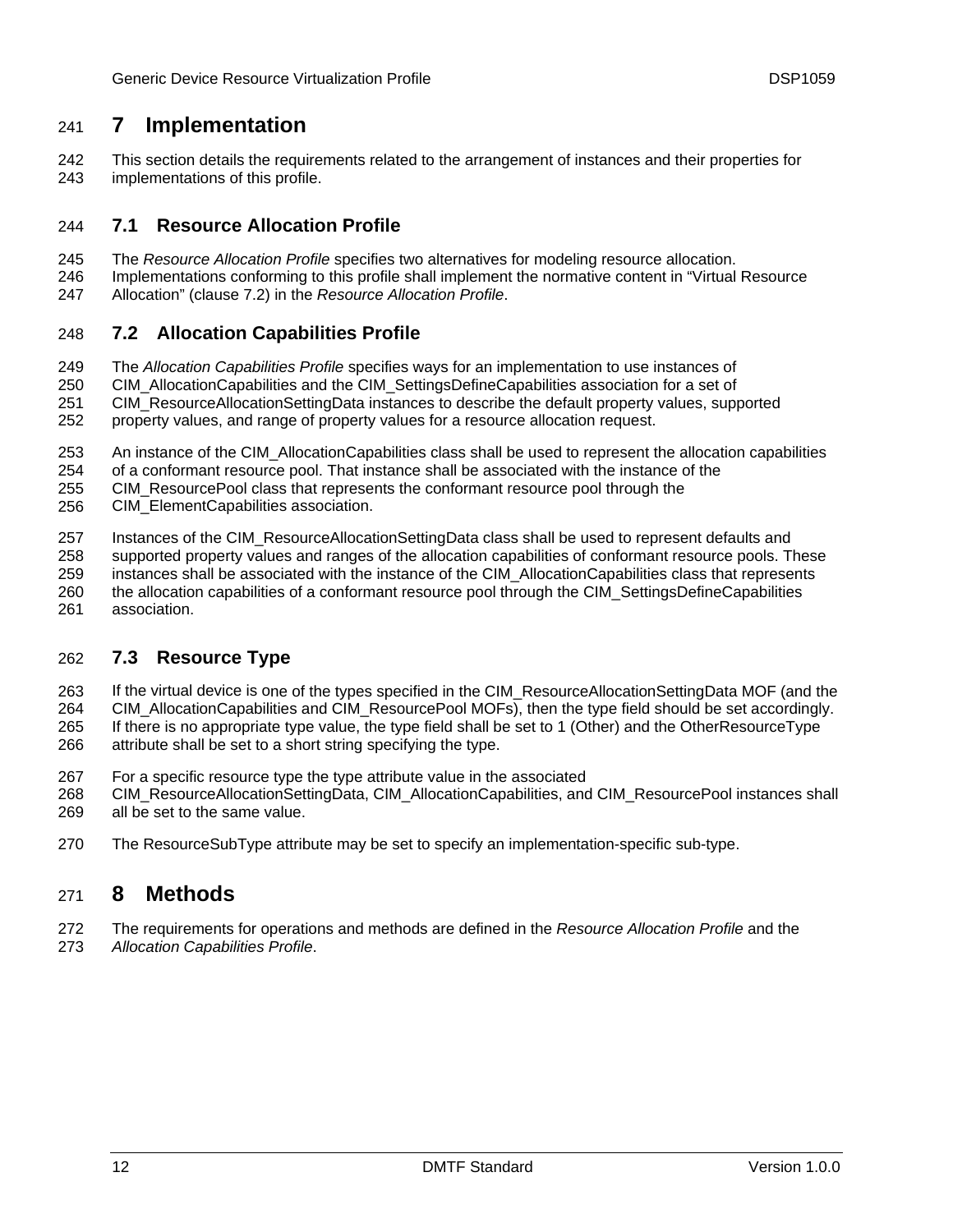#### <span id="page-12-0"></span>**9 Use Cases**  274

275 The following object diagrams and use cases are based on the implementation conforming to the DMTF 276 Generic Device Resource Virtualization Profile.

#### 277 **9.1 Object Diagrams**

- 278 Figure 2 shows a single resource pool aggregating host logical devices (in this example, an Infiniband
- 279 Port) and allocating virtual devices. The allocated virtual device is associated to an owning virtual system 280 using the CIM\_SystemDevice association.



<span id="page-12-1"></span>281 282

**Figure 2 – Simple Virtual Device Allocation** 

#### 283 **9.2 Determining Conforming Resource Types**

284 Two scenarios for determining which resource types this profile applies to are described in the following 285 sections.

## 286 9.2.1 Determining Resource Types in Implementations Using Central Class Registration 287 **Methodology**

- 288 This use case assumes that the client knows the reference that refers to an instance of the
- 289 CIM\_RegisteredProfile class, which represents an implementation of this profile.
- 290 A client can determine which resource types this profile applies to as follows:
- 291 1) The client follows the CIM\_ElementConformsToProfile association from an instance of 292 CIM\_RegisteredProfile to all instances of ResourcePool that conform to this profile.
- 293 2) For each of the associated instances of the CIM\_ResourcePool class, the value of the 294 ResourceType property designates the resource type conforming to this profile.
- 295 The result is a set of references that refer to conforming resource pools and the resource types for those 296 pools.
- 297 In the example shown in Figure 3 one resource pool is associated with the subject profile by the
- 298 CIM\_ElementConformsToProfile association. By following this association it is apparent that type 9 (IB

299 HBA) conforms to this profile.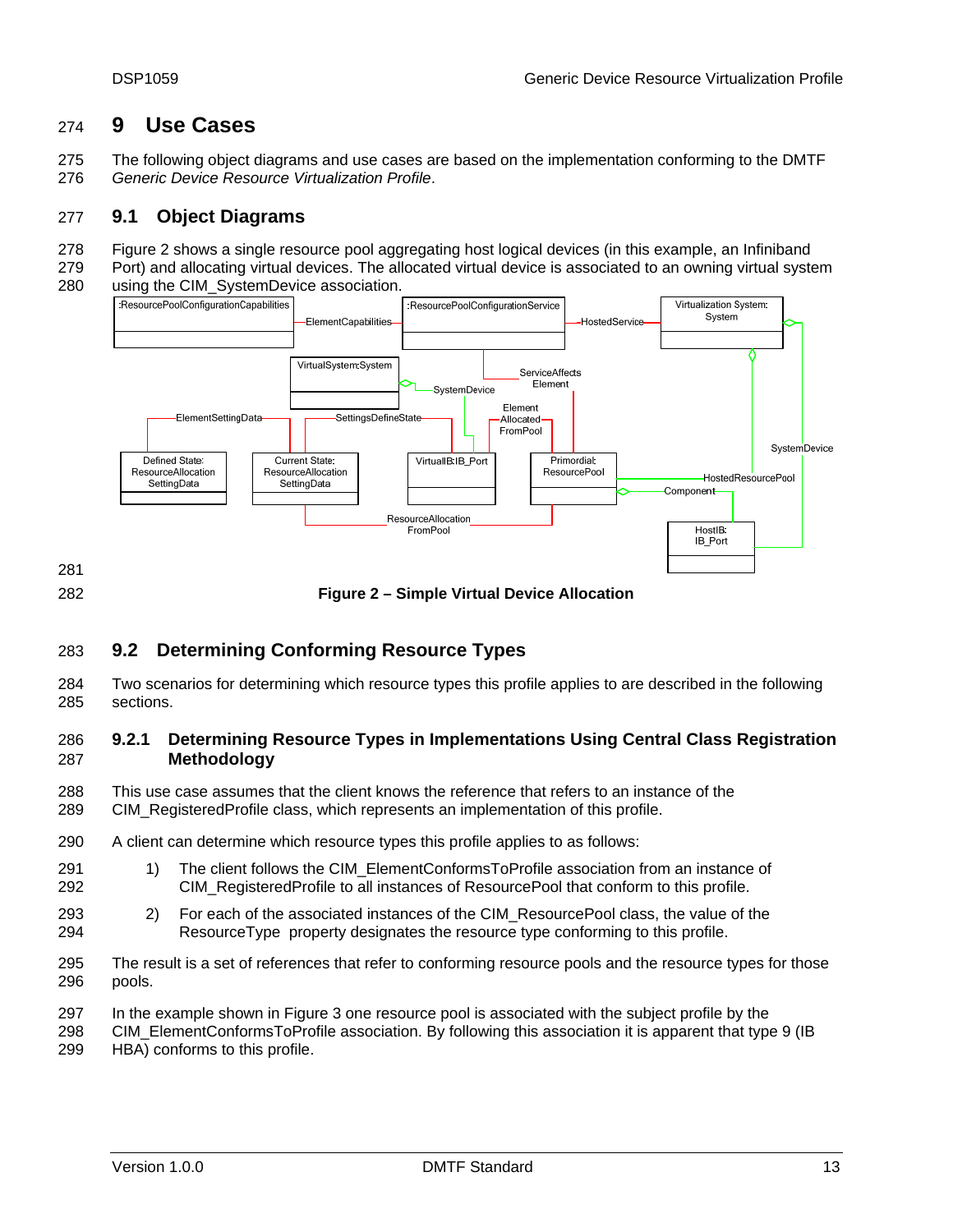

300

# 301 **lass Figure 3 – Profile Registration Using Central C**

## **302 9.2.2 Determining Resource Types in Implementations Using Scoping Class** 303 **Registration Methodology**

304 This use case assumes that the client knows the reference that refers to an instance of the 305 CIM\_RegisteredProfile class that represents an implementation of this profile. There are no 306 CIM\_ElementConformsToProfile associations from this instance of CIM\_RegisteredProfile.

# 307 A client can determine which resource types this profile applies to as follows:

- 308 1) The client determines the scoping profile by following the CIM\_ReferenceProfile association.
- 309 2) The client determines the scoping class by following the CIM\_ElementConformsToProfile 310 310 association from the scoping CIM\_RegisteredProfile instance to the scoping CIM\_System 311 instance.
- 312 3) The client determines all instances of CIM\_ResourcePool that are associated by 313 CIM\_HostedResourcePool to the scoping class.
- 314 4) For each instance of CIM\_ResourcePool discovered in the previous step, the client checks 315 whether the CIM\_ElementConformsToProfile association is present for that pool.
- 316 5) For each of the associated CIM\_ResourcePool instances that do not have the 317 CIM\_ElementConformsToProfile association the client obtains the ResourceType field, 318 indicating that the resource type conforms to this profile.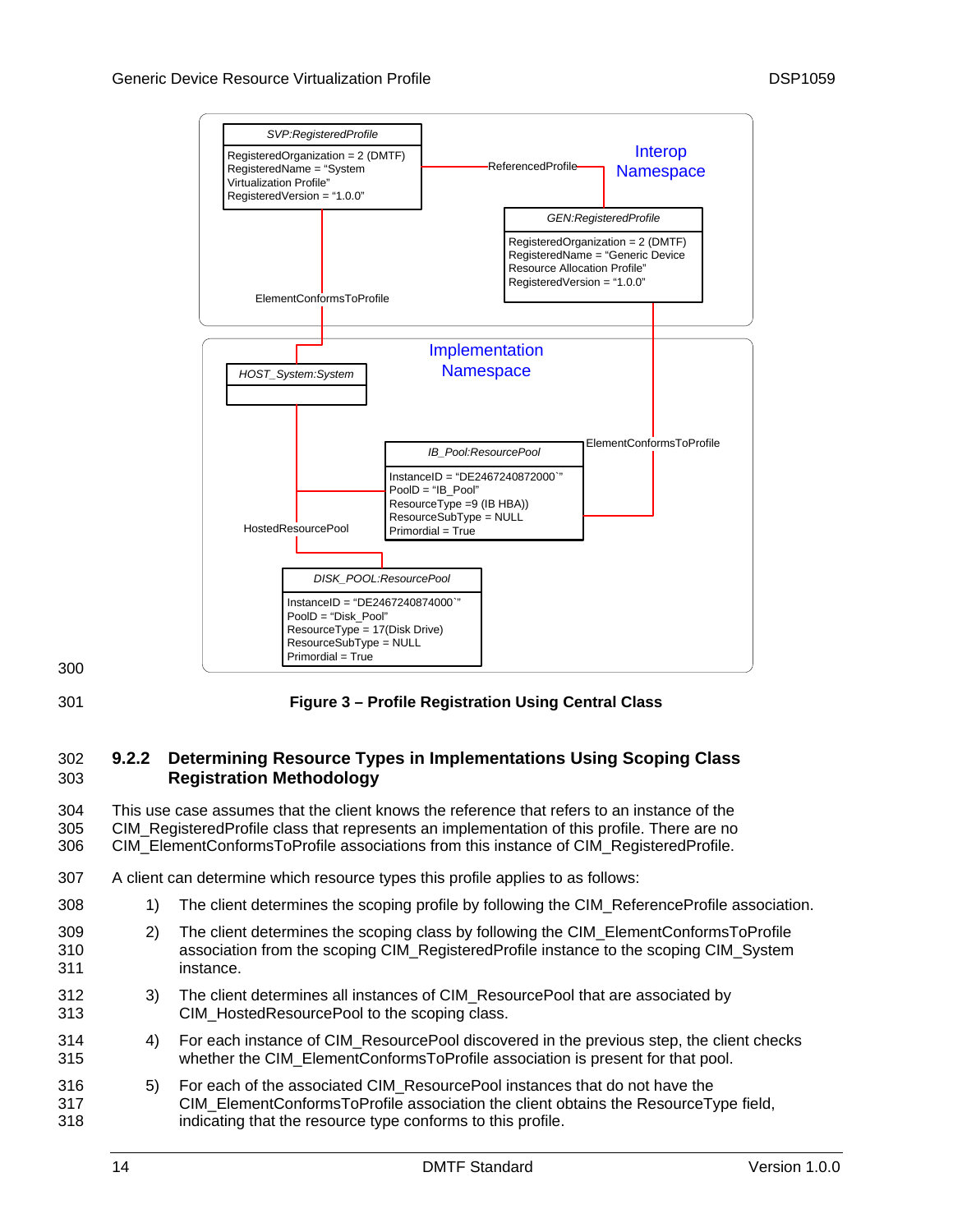<span id="page-14-0"></span>The result is a list of resource types that conform to this profile. 319

320 In the example shown in Figure 4 there are no CIM\_ElementConformsToProfile associations from the

321 instance of CIM\_RegisteredProfile representing this profile that the client could traverse to the scoping

322 class, HOST\_System. This instance of CIM\_System "hosts" two resource pools, neither of which have a

323 CIM\_ElementConformsToProfile association. The client can then determine the types of these pools: 9 324 (IB HBA) and 17 (Disk Drive). These resource types conform to the *Generic Device Resource* 

325 *Virtualization Profile*.



326

<span id="page-14-1"></span>327

### **Figure 4 – Profile Registration Using Scoping Class**

#### 328 **9.3 Determining Resource Capabilities**

329 Once the client has found a resource pool for the desired resource it can determine the possible values to 330 be us ed in an allocation request as follows:

- 331 1) From the CIM\_ResourcePool select all of the instances of CIM\_AllocationCapabilities 332 associated with the CIM\_ElementCapabilities association. Each of these 333 CIM\_AllocationCapabilities instances describes a possible set of allocation request values. 334 (Typically there would only be one.)
- 335 2) From the selected CIM\_AllocationCapabilities instance follow the 336 CIM\_SettingsDefineCapabilities with the ValueRole property set to 0 (Default) to find the default 337 CIM\_ResourceAllocationSetting instance values. (The example in Figure 5 shows a 338 hypothetical PortSpeed property whose default value is 200.)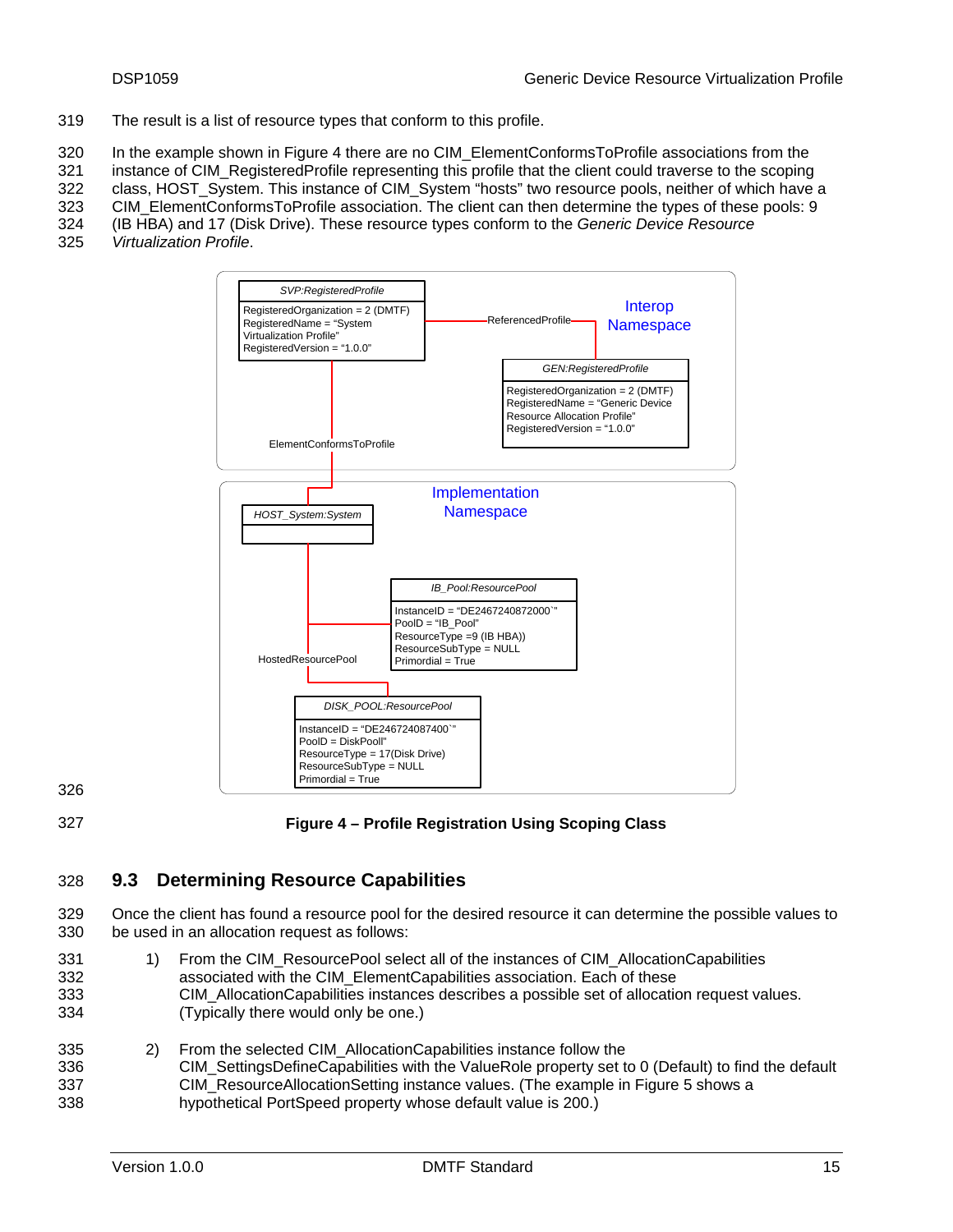<span id="page-15-0"></span>339 339 and Similar fashion, follow the CIM\_SettingsDefineCapabilities with the ValueRange property 340 Set to Maximum, Minimum and Increments to find these values. (In the example the minimum 341 PortSpeed is 100, Maximum is 1000, and requests must be made in increments of 100.)



342

343

**Figure 5 – Determining Resource Capabilities** 

#### 344 **10 CIM Elements**

345 All CIM element requirements specified by the *Resource Allocation Profile* and the Allocation Capabilities

346 Profile are required by the *Generic Device Resource Virtualization Profile*. This clause specifies additional

347 requirements that modify or extend those of the *Resource Allocation Profile* and the *Allocation* 

348 Capabilities Profile.

349 Table 2 shows the instances of CIM elements for this profile. Instances of the CIM elements shall be

350 implemented as described in Table 2. Sections 7 ("Implementation") and 8 ("Methods") may impose

351 additional requirements on these elements.

### 352 **2 – CIM Elements: Generic Dev urce Virtualization Profile Table ice Reso**

| <b>Element Name</b>               | <b>Requirement</b> | <b>Description</b> |
|-----------------------------------|--------------------|--------------------|
| <b>Classes</b>                    |                    |                    |
| <b>CIM AllocationCapabilities</b> | Mandatory          | See 10.1.          |
| CIM_ElementCapabilities           | Mandatory          | See 10.2.          |
| CIM_RegisteredProfile             | Mandatory          | See 10.3.          |
| <b>Indications</b>                |                    |                    |
| None defined in this profile      |                    |                    |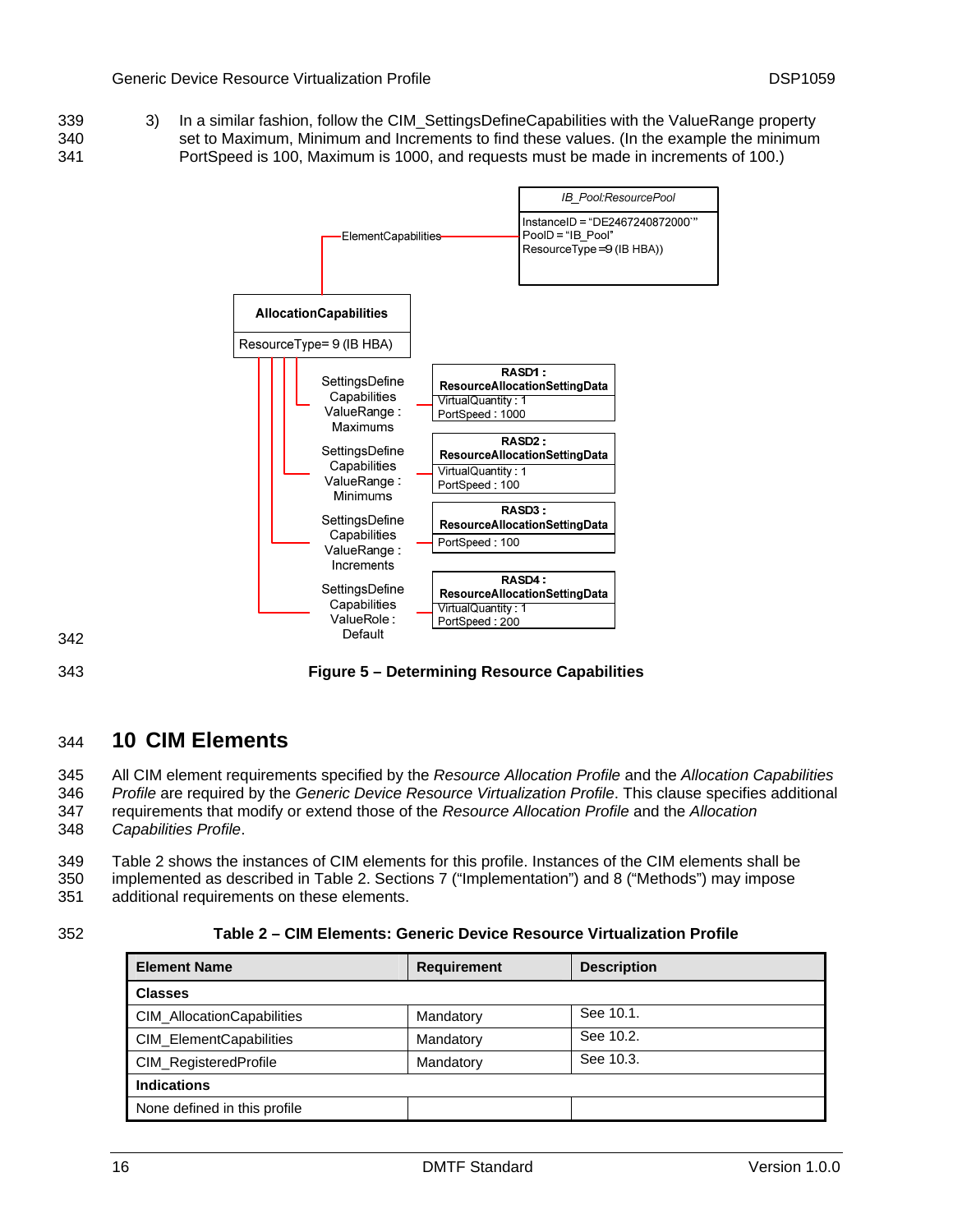# <span id="page-16-0"></span>353 **10.1 CIM\_AllocationCapabilities**

- 354 CIM\_AllocationCapabilities represents the allocation capabilities of a resource pool.
- 355 Table 3 provides information about the properties of CIM\_AllocationCapabilities.
- 

### 356 **Table 3 – Class: CIM\_ AllocationCapabilities**

| <b>Elements</b>       | <b>Requirement</b> | <b>Notes</b>                                                      |
|-----------------------|--------------------|-------------------------------------------------------------------|
| InstanceID            | Mandatory          | Key                                                               |
| <b>ResourceType</b>   | Mandatory          | See 7.3.                                                          |
| OtherResourceType     | Conditional        | This property shall be used if<br>ResourceType matches 1 (Other). |
| RequestTypesSupported | Mandatory          | None                                                              |
| SharingMode           | Mandatory          | None                                                              |

# 357 **10.2 CIM\_ElementCapabilities**

- 358 CIM\_ElementCapabilities associates an instance of CIM\_AllocationCapabilities with CIM\_ResourcePool.
- 359 Table 4 defines the properties of CIM\_ElementCapabilities.
- 

### 360 **le 4 ss: CIM\_ElementCapabilities Tab – Cla**

| <b>Properties</b> | <b>Requirement</b> | <b>Notes</b>                                                                      |
|-------------------|--------------------|-----------------------------------------------------------------------------------|
| ManagedElement    | Mandatory          | Key                                                                               |
|                   |                    | Cardinality 1*                                                                    |
| Capabilities      | Mandatory          | Key                                                                               |
|                   |                    | This property shall be a reference to the<br>CIM_AllocationCapabilities instance. |
|                   |                    | Cardinality *                                                                     |
| Characteristics   | Mandatory          |                                                                                   |

# 361 **10.3 CIM\_RegisteredProfile**

362 An implementation shall use an instance of class CIM\_RegisteredProfile to represent an implementation

363 of this profile. With the exception of the mandatory values specified for the properties in Table 5, the

364 behavior of the CIM\_RegisteredProfile instance is in accordance with the Profile Registration Profile.

### 365 **Table 5 – Class: CIM\_RegisteredProfile**

| <b>Elements</b>        | <b>Requirement</b> | <b>Notes</b>                                                                      |
|------------------------|--------------------|-----------------------------------------------------------------------------------|
| RegisteredName         | Mandatory          | This property shall have a value of "Generic Device Resource"<br>Virtualization". |
| RegisteredVersion      | Mandatory          | This property shall have a value of "1.0.0".                                      |
| RegisteredOrganization | Mandatory          | This property shall have a value of 2 (DMTF).                                     |

366